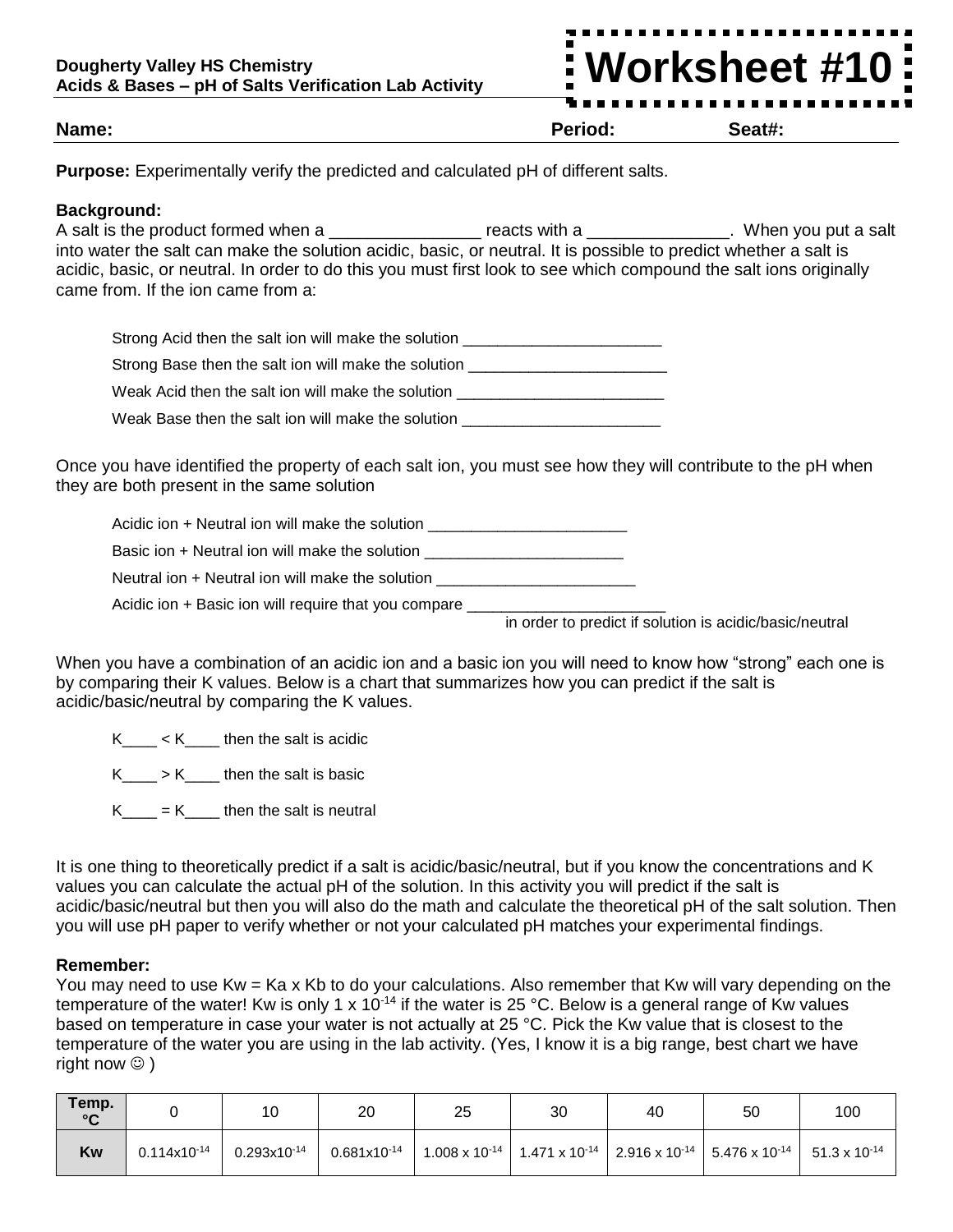## **Salt #1 – 0.10 M sodium acetate, Ka for acetic acid = 1.78 x 10-5**

- **1)** Write the equation for the dissociation of the sodium acetate.
- **2)** Using your dissociation reaction above, predict if the salt is acidic/basic/neutral. Justify your prediction!
- **3)** Calculate the theoretical [H<sub>3</sub>O<sup>+</sup>]

**4)** Calculate the theoretical [OH- ]

- **5)** Calculate the theoretical pOH
- **6)** Calculate the theoretical pH
- **7)** Using pH paper, test the pH of the 0.10 M sodium acetate solution. Record your observations below.
- **8)** Discuss the difference between the theoretical pH calculation and the experimentally determined pH from the lab.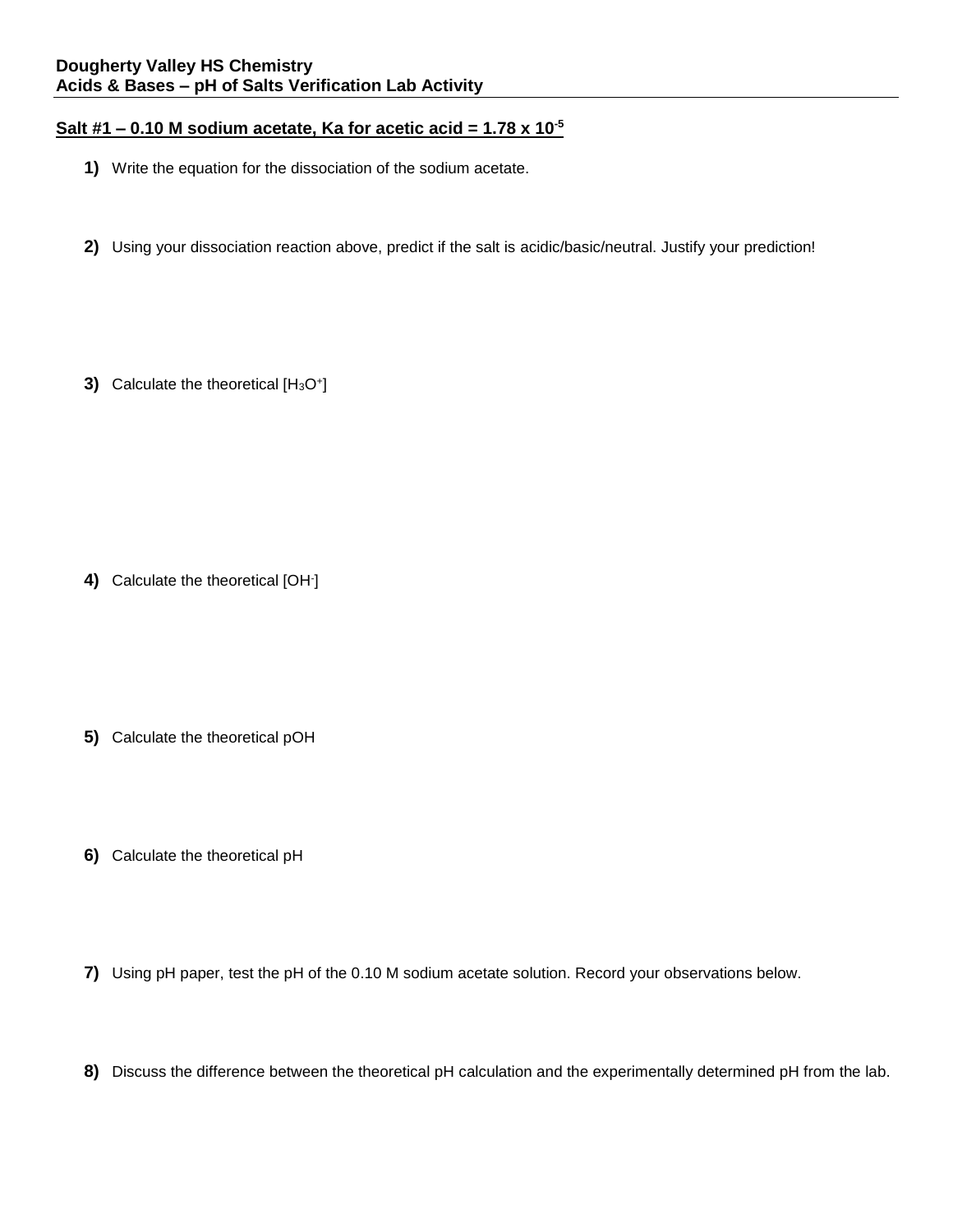## **Salt #2 – 0.10 M sodium bicarbonate, Ka for carbonic acid = 4.30 x 10-7**

- **1)** Write the equation for the dissociation of the sodium bicarbonate.
- **2)** Using your dissociation reaction above, predict if the salt is acidic/basic/neutral. Justify your prediction!
- **3)** Calculate the theoretical [H<sub>3</sub>O<sup>+</sup>]

**4)** Calculate the theoretical [OH- ]

- **5)** Calculate the theoretical pOH
- **6)** Calculate the theoretical pH
- **7)** Using pH paper, test the pH of the 0.10 M sodium bicarboate solution. Record your observations below.
- **8)** Discuss the difference between the theoretical pH calculation and the experimentally determined pH from the lab.